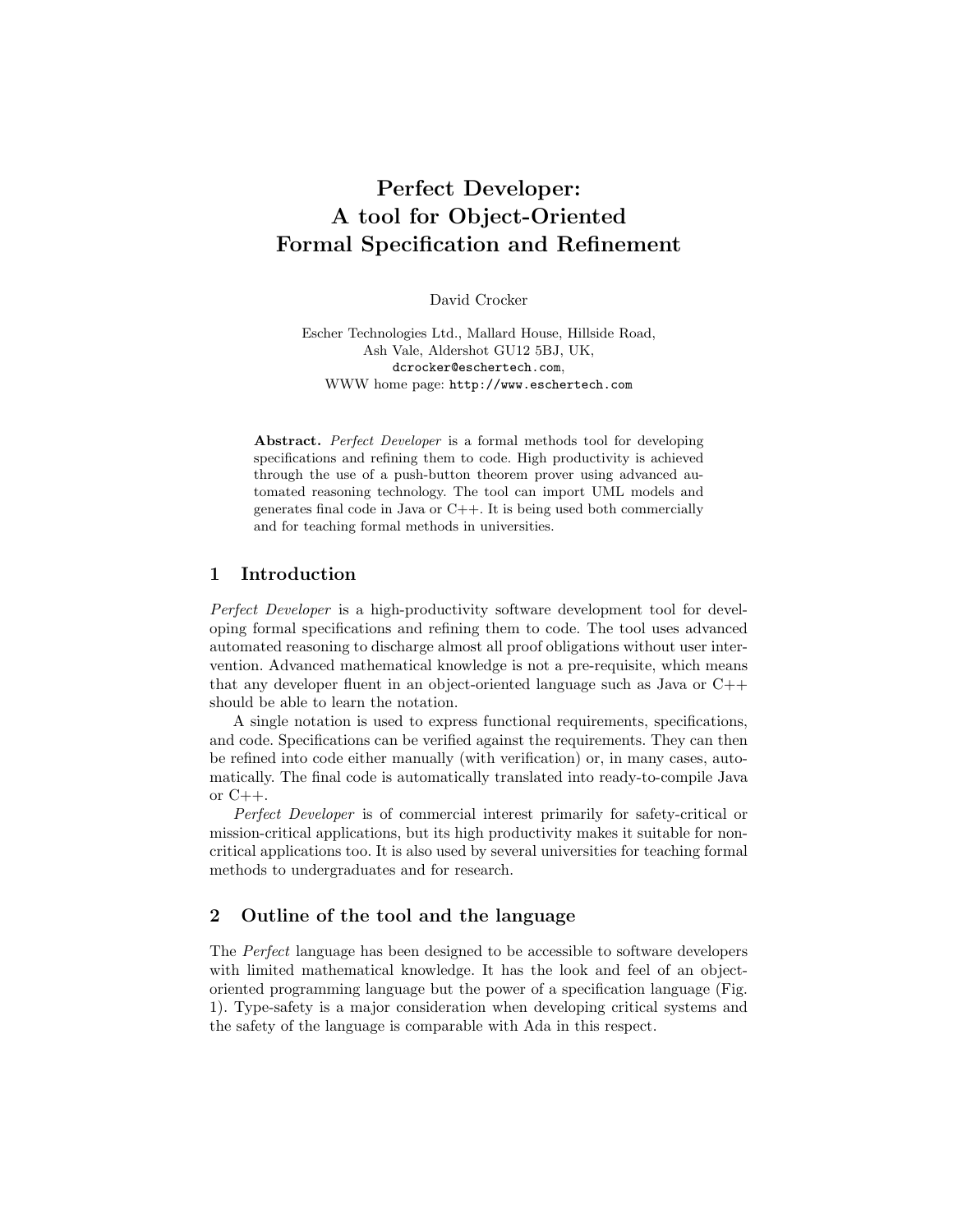| '쫋 Multi-Edit - [C:\Projects\Queue.pd]                                          |                                                                                            |                                       |                        | $ \Box$ $\times$ |
|---------------------------------------------------------------------------------|--------------------------------------------------------------------------------------------|---------------------------------------|------------------------|------------------|
| [2] File Edit Search View Text Project Macro Tools Window Tags Vcs Addon Help   |                                                                                            |                                       |                        | <u>니리지</u>       |
| 主朝 そ∮ 15   3 电8   9 父 9 5 文 5   10 0   13 他 10 18   8   25 19   13 19 10        |                                                                                            |                                       |                        |                  |
| C Queue.pd                                                                      |                                                                                            |                                       |                        |                  |
| // Example of implementing a limited length queue using a ring buffer           |                                                                                            |                                       |                        |                  |
|                                                                                 |                                                                                            |                                       |                        |                  |
| final class Oueue of $X \Leftrightarrow$<br>abstract                            |                                                                                            |                                       |                        |                  |
| <b>var</b> b: seq of $X$ , $\qquad \qquad \frac{1}{2}$ the queue data           |                                                                                            |                                       |                        |                  |
|                                                                                 | maxLen: <b>nat</b> > 0; $\frac{1}{2}$ the maximum length the queue is permitted to grow to |                                       |                        |                  |
|                                                                                 |                                                                                            |                                       |                        |                  |
| <b>invariant</b> $#b \leq m$ maxLen:                                            |                                                                                            |                                       |                        |                  |
| internal                                                                        |                                                                                            |                                       |                        |                  |
| <b>var</b> ring: seq of $X$ , $\qquad$ // implement internally as a ring buffer |                                                                                            |                                       |                        |                  |
| hd, tl: nat;                                                                    | // indices of the first and last elements of the buffer                                    |                                       |                        |                  |
| <b>invariant</b> #ring = maxLen + 1,                                            |                                                                                            |                                       |                        |                  |
| hd < #ring,                                                                     |                                                                                            |                                       |                        |                  |
| tl < #ring;                                                                     |                                                                                            |                                       |                        |                  |
|                                                                                 |                                                                                            |                                       |                        |                  |
| function $h \uparrow$                                                           |                                                                                            | // retrieve function for variable 'b' |                        |                  |
| $\lceil$ tl >= hd]:<br>f.                                                       | ring.take(tl).drop(hd),                                                                    |                                       |                        |                  |
| $\lceil$ tl $\langle$ hd]:                                                      | $ring.drop(hd)$ + $ring.take(t1)$                                                          |                                       |                        |                  |
| 1:                                                                              |                                                                                            |                                       |                        |                  |
| interface                                                                       |                                                                                            |                                       |                        |                  |
| A                                                                               |                                                                                            |                                       |                        |                  |
| "C:\Projects\Queue.pd" Saved.                                                   |                                                                                            | $[1]$ L:1 C:1                         | Ins   Caps   Num   Rec |                  |

Fig. 1. Source text

Each class is defined with an abstract data model and the class methods are specified in terms of this model. If the abstract data model of a class is refined to a more efficient implementation model, then in accordance with the principle of encapsulation, the specification remains unaltered and the refinement is invisible to clients of the class. Method specifications can be individually refined towards code where necessary. Further information about the language can be found in [1] and an introductory tutorial is available at [2].

The tool generates the proof obligations needed to establish that the requirements are well-formed, that the specifications are well-formed and satisfy the requirements, and that the code is terminating and behaves according to the specification.

The prover runs without user intervention. It attempts each proof obligations and delivers either a proof (which can be output in either HTML or Tex format), or a warning that a proof has not been found together with information to assist in finding the likely error. For correct programs, typical percentages of proof obligations successfully discharged are in the high nineties.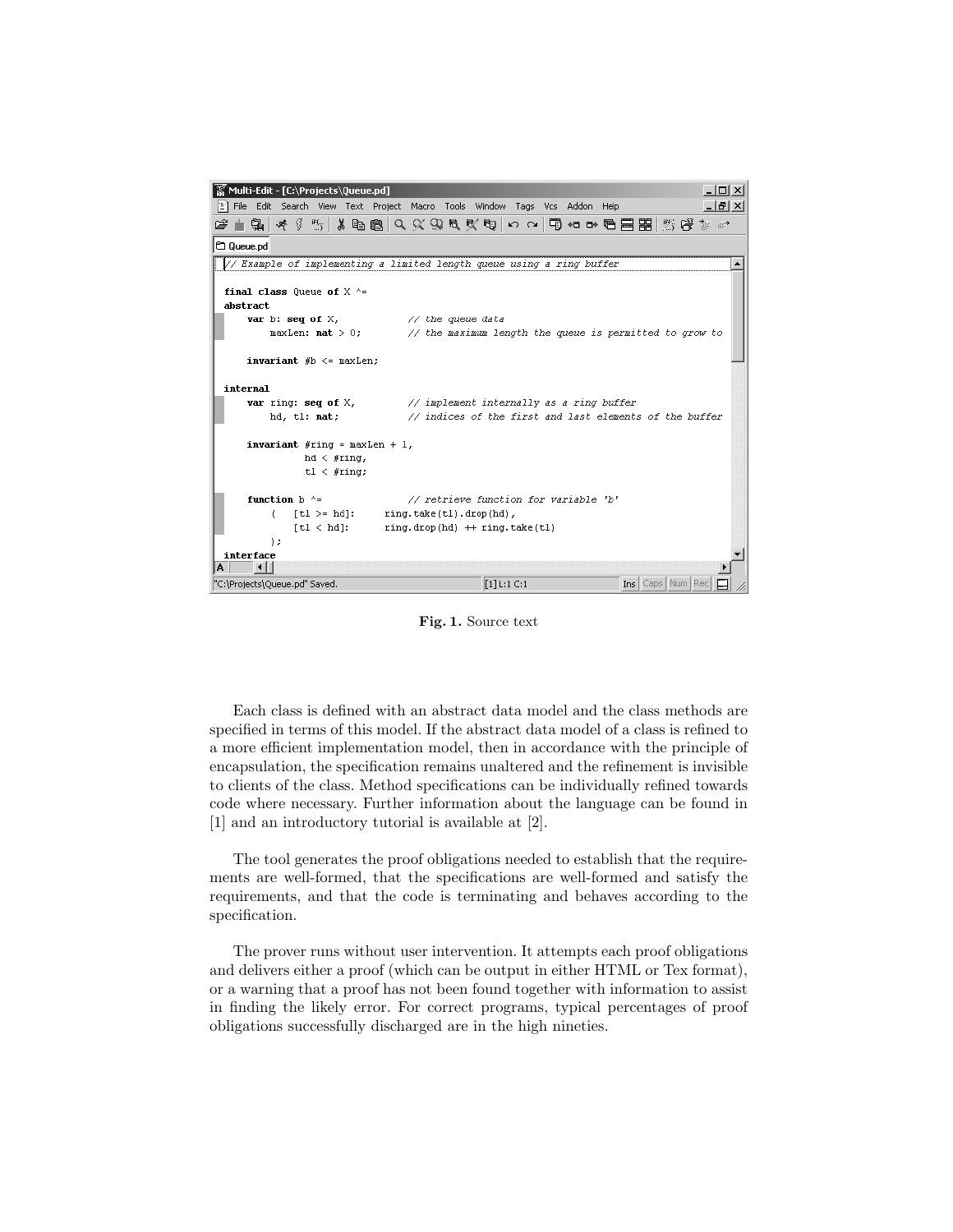# 3 Using Perfect Developer

Perfect Developer runs on standard PCs running Windows or Linux. The interface to the toolset is the Project Manager (Fig. 2). This module allows users

| C:\Projects\Examples.pdp - Perfect Developer<br>File<br>Project Build Options View Help                                                                                                                                                                                     |                                                 | $  $ $\Box$   $\times$ |
|-----------------------------------------------------------------------------------------------------------------------------------------------------------------------------------------------------------------------------------------------------------------------------|-------------------------------------------------|------------------------|
| ciol<br>Java release configuration                                                                                                                                                                                                                                          | ♣ 100 / / / 2 0 0 1 0 1 0 0 0                   |                        |
| Files<br>C:\Projects\BinarySearch.pd<br>C:\Projects\Date.pd<br>C:\Projects\Dictionary.pd<br>C:\Projects\Factorial.pd<br>C:\Projects\Queue.pd                                                                                                                                | Edit                                            | Add<br>Create          |
| C:\Projects\QuickSort.pd                                                                                                                                                                                                                                                    | Build<br>Check<br>Verify                        | Remove                 |
| <b>Results:</b><br>[Verifying file 'C:\Projects\Queue.pd'                                                                                                                                                                                                                   | Remove<br>Open proof file<br>Open unproven file |                        |
| Generating proof obligations  36 proof obligations collected<br>Discharging proof obligations  confirmed 36 (100% confirmed)<br>81 seconds<br>Generating verification output files  1 second<br>0 errors, 0 warnings found.<br>PD: Job completed with no problems detected. | Properties                                      |                        |
| Ready                                                                                                                                                                                                                                                                       |                                                 | /i.                    |

Fig. 2. The Project Manager

to create projects, add files, edit files, import UML models, verify or build individual files or the whole project, view proofs, and generate a cross-reference. The build process can be configured to compile the resulting Java or  $C++$  code automatically.

Proofs may be generated in HTML format for on-screen viewing or electronic publishing (Fig. 3), or in Tex format where hard copy is needed.

# 4 Theoretical foundations

Perfect Developer was inspired by Floyd-Hoare logic and Dijkstra's weakestprecondition calculus [3]. It uses the design-by-contract approach to specification of class methods, and the refinement approach to implementation. The language has the power of first-order predicate calculus, plus a few higher-order constructs. The mechanisms of pre-conditions, post-conditions, post-assertions,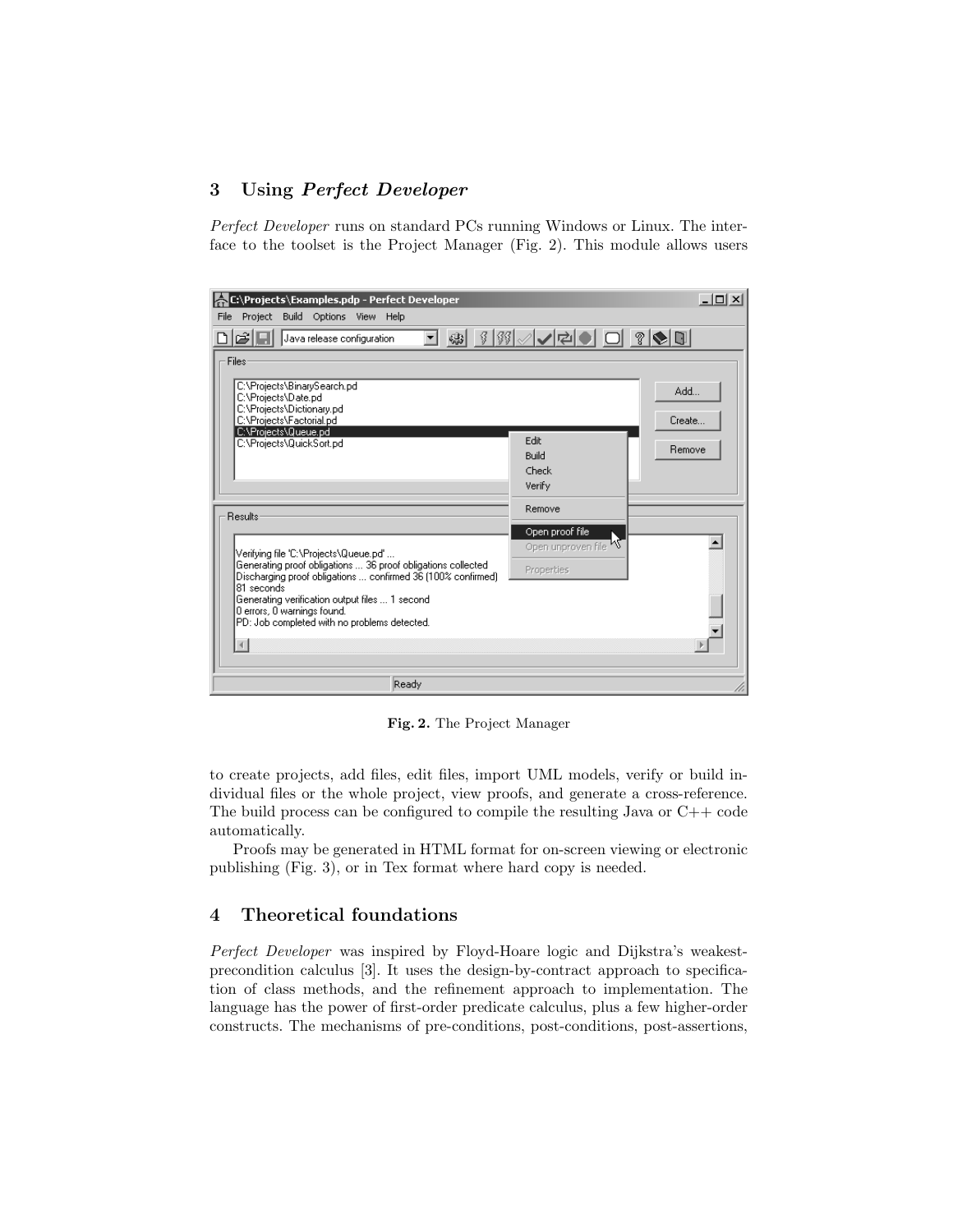

Fig. 3. Proof output

class invariants, recursion invariants, loop variants and invariants are all present. Object-oriented features such as inheritance, polymorphism, and dynamic binding (dynamic dispatch) are handled by appropriate extensions to these mechanisms, in conformance with the Liskov Substitution Principle.

The logic used is a many-sorted logic of partial functions, which in the prover mostly reduces to a classical two-valued logic. There are additional inference rules to handle polymorphism, dynamic binding, and other constructs that do not fall within the framework of first order logic.

## 5 Applications

#### 5.1 Teaching formal methods

Many universities today teach software development using Java and modeling using UML. Perfect Developer fits well with such courses, since it has an objectoriented basis, can import UML models, and generates code in Java (or C++).

Because it uses a fully automatic theorem prover, knowledge of proof techniques is not required, so that Perfect Developer is accessible to students with limited mathematical knowledge.